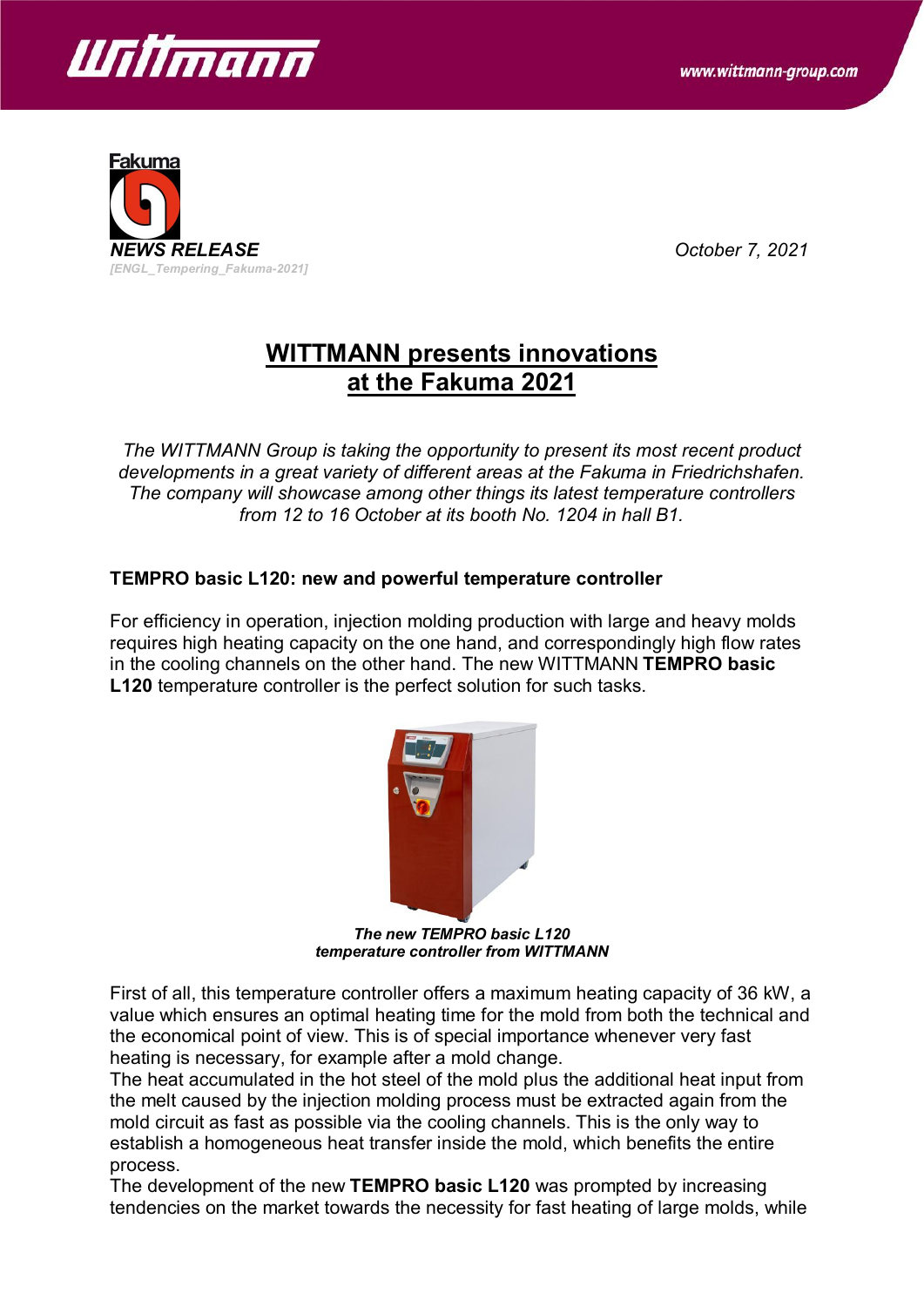

simultaneously providing the subsequently required high cooling performance. After all, such a solution must also contribute to optimizing the cycle time. Consequently, the cooling function of **TEMPRO basic L120** has taken the form of an extremely effective direct cooling system for the mold water.

One example for the phenomenal cooling performance of **TEMPRO basic L120**: a differential temperature of 60 °C between mold water and cooling water is the result of an extremely high cooling performance of 175 kW!

## **TEMPRO plus D200 for high-temperature applications**

Numerous new applications require very special solutions for mold tempering. This is why the **TEMPRO plus D** range of temperature controllers from WITTMANN, well known and proven on the market worldwide, has now been extended by adding the new **TEMPRO plus D200** model – a water tempering device for temperatures up to 200 °C.



*TEMPRO plus D200 temperature controller for high-temperature applications*

With this appliance, WITTMANN has responded to the general market trend towards higher process temperatures, and also fulfilled the wish expressed by numerous customers for water temperature controllers to handle high-temperature applications. High water temperatures – and the resulting high pressure levels – place particularly heavy demands on the wear resistance of molds and mechanical components, a fact constantly kept in mind throughout the development of **TEMPRO plus D200**.

**The WITTMANN Group**

------------------------------

The WITTMANN Group is a globally leading manufacturer of injection molding machines, robots and auxiliary equipment for processing a great variety of plasticizable materials – both plastic and non-plastic. The group of companies has its headquarters in Vienna, Austria and consists of two main divisions: WITTMANN